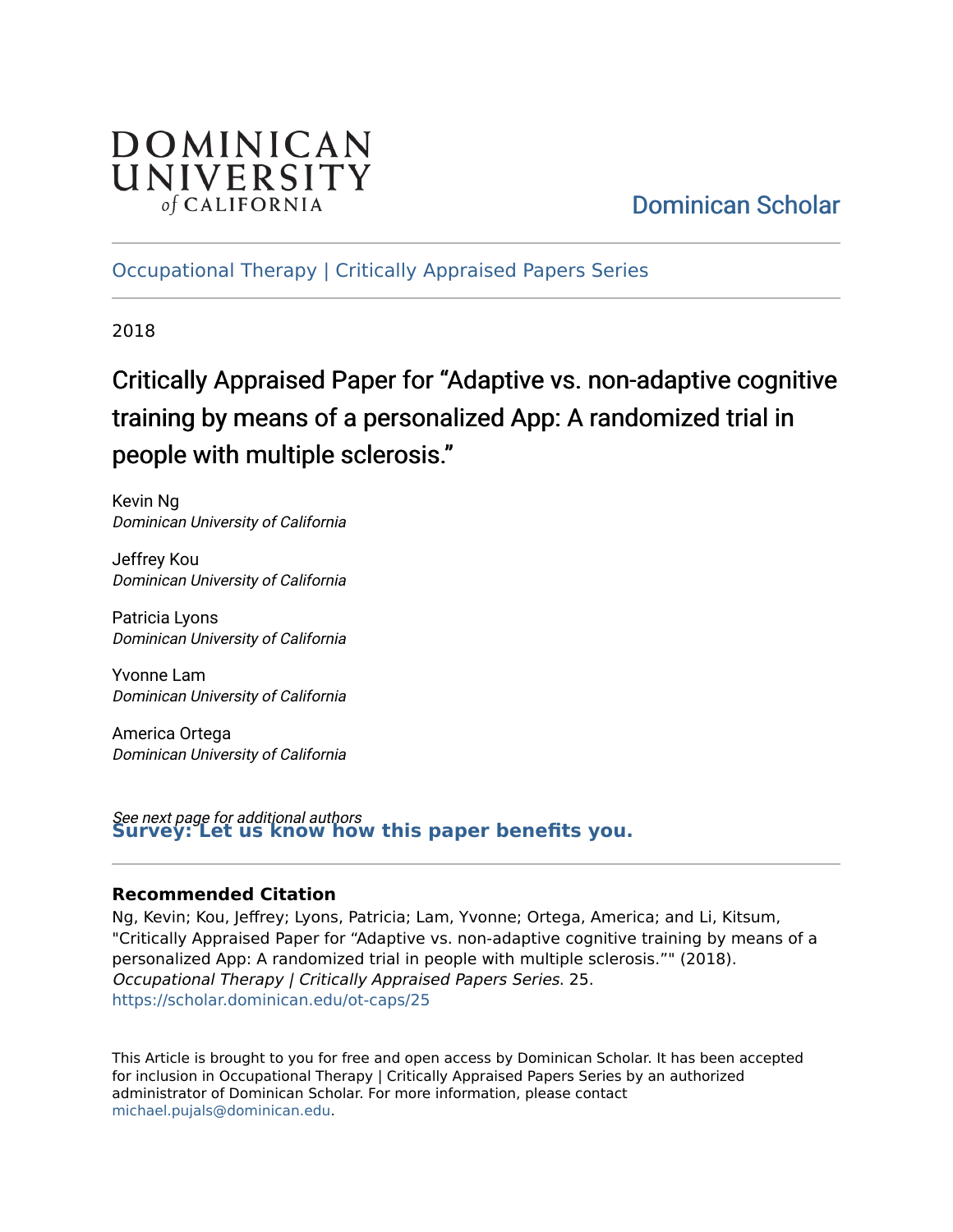#### **Authors**

Kevin Ng, Jeffrey Kou, Patricia Lyons, Yvonne Lam, America Ortega, and Kitsum Li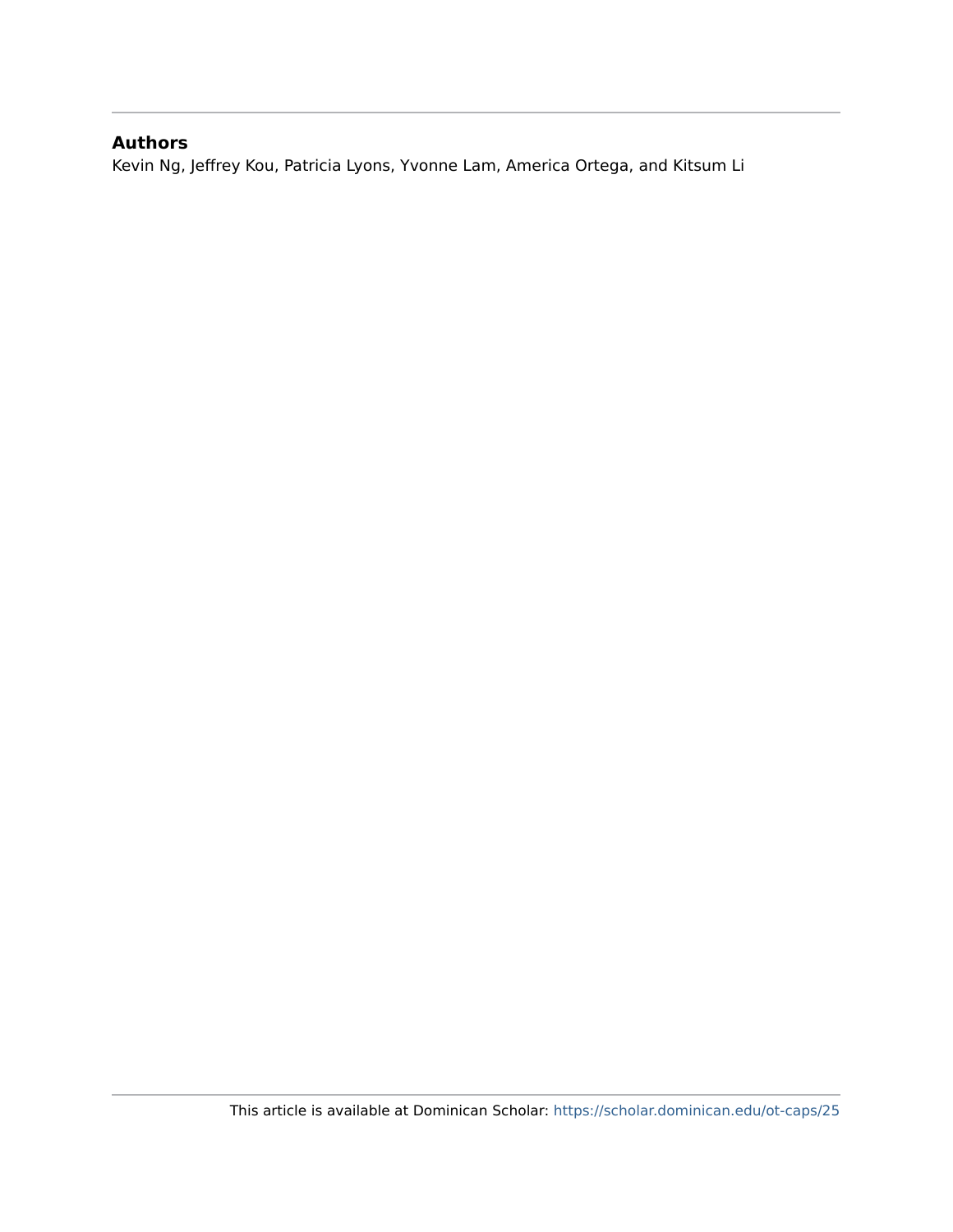# **AOTA Critically Appraised Papers Series Evidence Exchange** \*A product of the American Occupational Therapy Association's Evidence-Based Literature Review Project

## **CRITICALLY APPRAISED PAPER (CAP)**

Sandroff, B., Klaren, R., Pilutti, L., Dlugonski, D., Benedict, R., & Motl, R. (2014). Randomized controlled trial of physical activity, cognition, and walking in multiple sclerosis. *Journal of Neurology, 261*(2), 363–372.<https://doi.org/10.1007/s00415-013-7204-8>

## **CLINICAL BOTTOM LINE**

Multiple sclerosis (MS) is a condition that causes cognitive and physical fatigue, which can slow cognitive processing speed (CPS). Slow CPS affects occupational engagement. Evidence suggests that physical activity can be used as an intervention to address and manage slowed CPS in MS. This Level I randomized controlled trial (RCT) examined the impact of a physical-activity behavioral intervention on CPS and walking performance among people with mild to moderate MS.

Seventy-six participants with mild to moderate MS participated in the study for 6 months. The participants were split into two groups, the intervention group and the wait-list control group. In the intervention group, participants were provided a social–cognitive theory (SCT) program for increasing physical activity through a website and one-on-one video behavioral-coaching sessions. The main intention of this SCT program was to increase ambulatory physical activity by teaching the behavioral strategies of self-monitoring, goal setting, and goal attainment.

The findings demonstrate that participants in the intervention group with mild MS showed significant improvement in CPS, as measured by the Symbol Digit Modalities Test. There was not a significant difference for those with moderate MS in the intervention or wait-list control group, however, regardless of disability status. In conjunction with an improvement in CPS, the study also supports the effectiveness of physical activity for improving overall walking performance.

This study contributes to clinical evidence supporting the use of a theory-based physical-activity intervention as a therapeutic tool for managing cognitive impairment and impaired walking performance for clients with mild MS. This study also suggests that physical activity can have direct effects on cognition. The results indicate that the intervention might not be appropriate for clients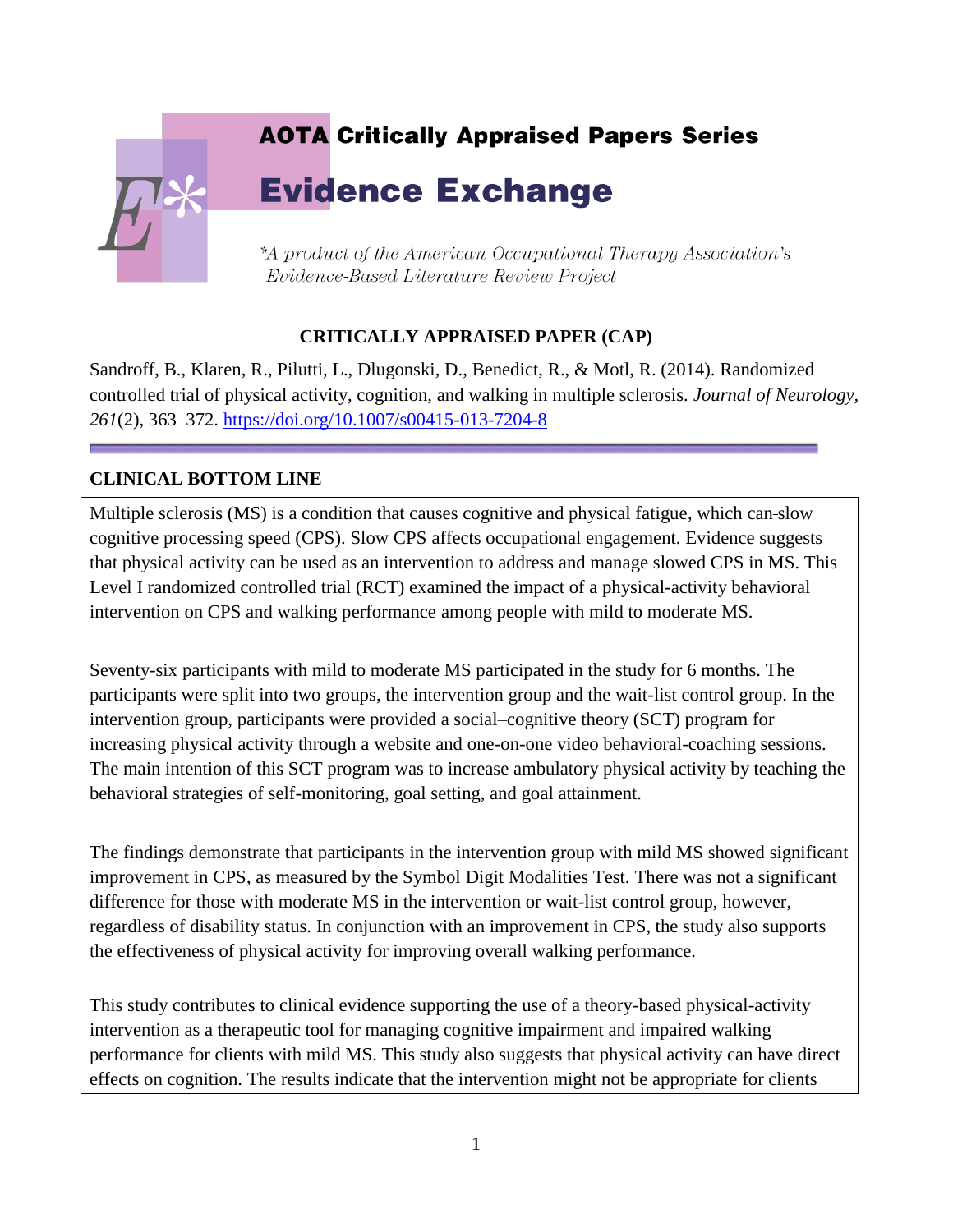with moderate MS, however. Hence, occupational therapists may consider using the SCT approach to aid in compliance with a physical-activity intervention, which may be able to improve CPS for clients with mild MS. Moreover, occupational therapists can implement the SCT program as a behavioral coach for clients with MS by reinforcing goal-setting strategies and supporting occupational engagement through physical activity.

#### **RESEARCH OBJECTIVE(S)**

Examine the impact of a physical-activity behavioral intervention on CPS and walking performance among people diagnosed with mild to moderate MS

#### **DESIGN TYPE AND LEVEL OF EVIDENCE**

Level 1: Randomized controlled trial

#### **PARTICIPANT SELECTION**

#### **How were participants recruited and selected to participate?**

Participants were recruited through a flyer sent to patients on the registry of the North American Research Committee on Multiple Sclerosis. Flyers were also sent to previous research participants from the last 5 years on the registry.

#### **Inclusion criteria:**

Participants were included if they

- had a diagnosis of MS by physician verification
- were relapse free for the past 30 days
- were able to walk with or without an assistive device
- were between ages 18 and 64
- were willing and able to complete in-person cognitive and functional assessments
- were physically inactive, defined as less than 60 minutes of physical activity per week
- were at low risk for contraindications of physical activity, as indicated by no more than one "yes" response on the Physical Activity Readiness Questionnaire
- had their physician's approval for participation

#### **Exclusion criteria:**

- Participants were excluded if they
- were too physically active
- were not willing or able to travel
- had a recent relapse of symptoms
- were nonambulatory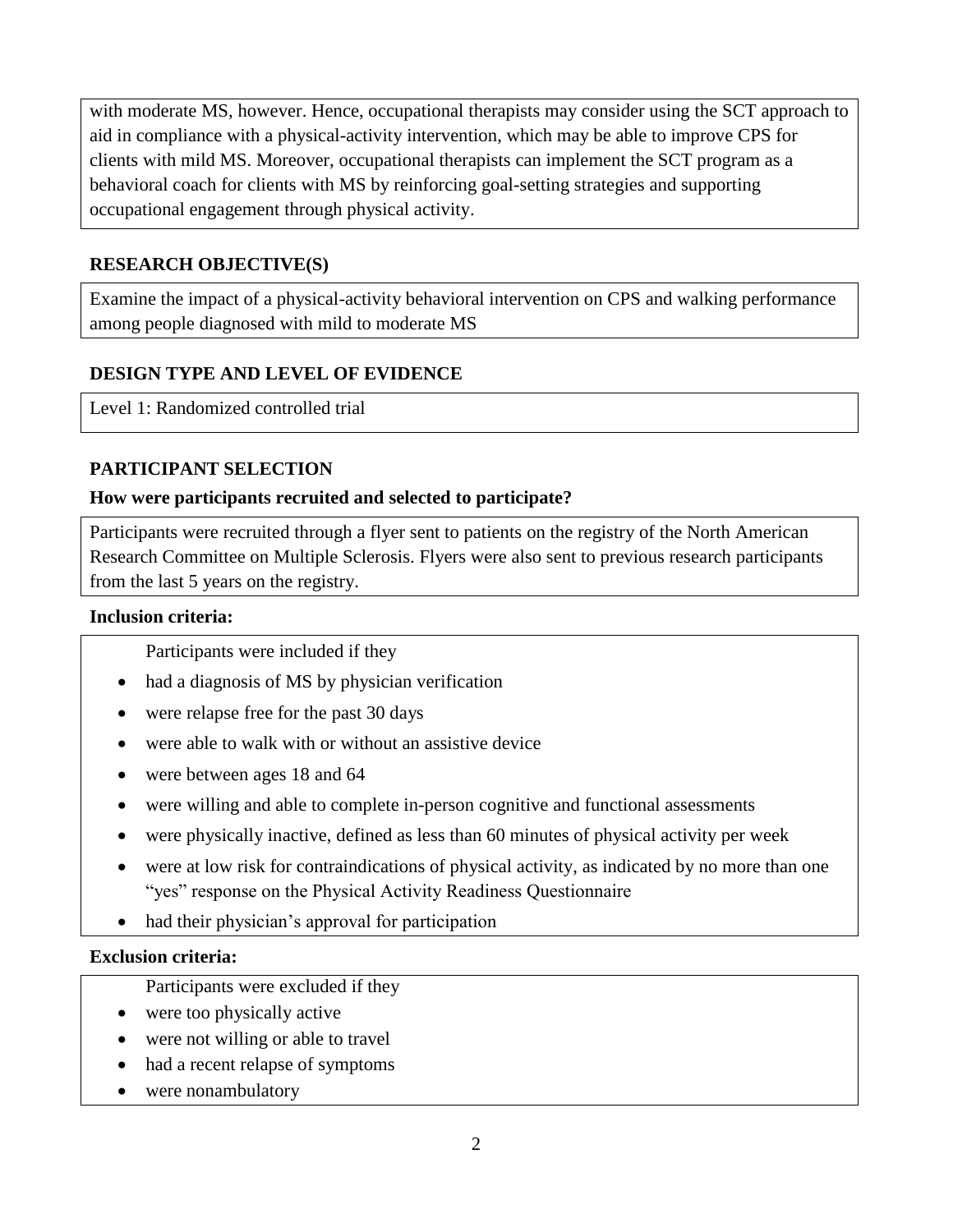- had a heart condition
- did not meet age criteria
- were no longer interested in participation
- did not have Internet access
- had an injury
- were pregnant
- died

#### **PARTICIPANT CHARACTERISTICS**

| $N=$                           | 82 were recruited, 76 completed data analyses |        |                                        |        |  |
|--------------------------------|-----------------------------------------------|--------|----------------------------------------|--------|--|
|                                | #/ % Male:                                    | 19/25% | $#/$ % Female:                         | 57/75% |  |
| <b>NR</b><br><b>Ethnicity:</b> |                                               |        |                                        |        |  |
| Disease/disability diagnosis:  |                                               |        | MS; mild or moderate disability status |        |  |

#### **INTERVENTION AND CONTROL GROUPS**

#### **Group 1: Intervention group**

| Brief description of<br>the intervention     | The intervention program was based on an SCT that focused on increasing<br>physical-activity behavior through a website and one-on-one video sessions<br>with a behavioral coach. Participants used a dedicated website that provided<br>information on behavioral strategies of self-monitoring and goal setting. New<br>social–cognitive strategies were posted on the website regularly. Using the<br>website, participants also recorded daily steps from a Yamax SW-401<br>Digiwalker pedometer that they wore. The Goal Tracker software was used to<br>track progress. |
|----------------------------------------------|-------------------------------------------------------------------------------------------------------------------------------------------------------------------------------------------------------------------------------------------------------------------------------------------------------------------------------------------------------------------------------------------------------------------------------------------------------------------------------------------------------------------------------------------------------------------------------|
| How many<br>participants in the<br>group?    | 41 participants; 37 participants completed the intervention (90.2%)                                                                                                                                                                                                                                                                                                                                                                                                                                                                                                           |
| Where did the<br>intervention take<br>place? | <b>NR</b>                                                                                                                                                                                                                                                                                                                                                                                                                                                                                                                                                                     |
| Who delivered?                               | A behavioral-change coach implemented the one-on-one session by Skype.                                                                                                                                                                                                                                                                                                                                                                                                                                                                                                        |
| How often?                                   | Behavioral-intervention sessions were held weekly through Skype. A total of                                                                                                                                                                                                                                                                                                                                                                                                                                                                                                   |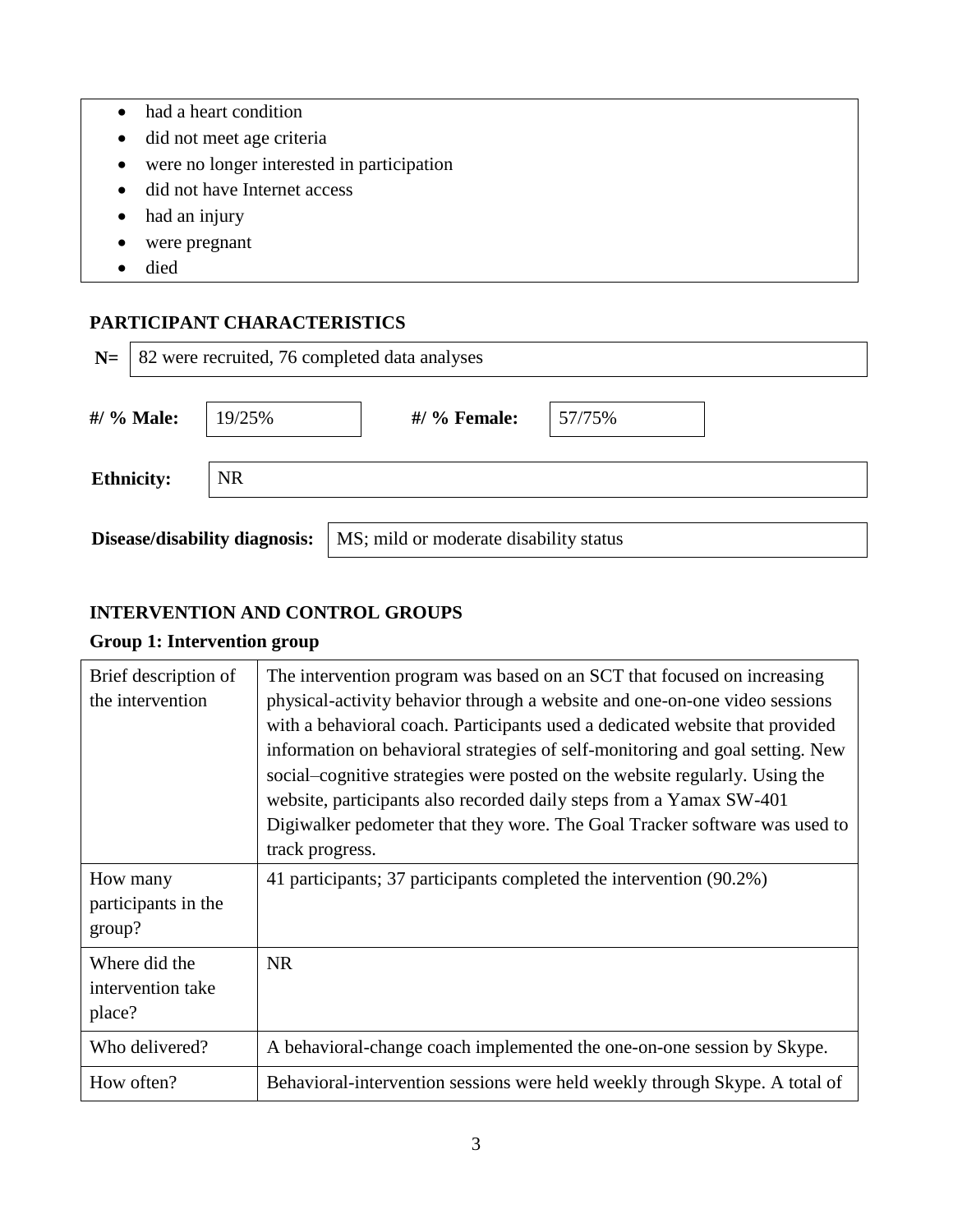| 15 sessions were scheduled. Seven sessions were scheduled in the first 2 |                                                                         |
|--------------------------------------------------------------------------|-------------------------------------------------------------------------|
|                                                                          | months, six sessions in second 2 months, and two sessions in the last 2 |
|                                                                          | months.                                                                 |
| For how long?                                                            | 6 months                                                                |

#### **Group 2: Wait-list control group**

| Brief description of<br>the intervention     | This study used a wait-list control group.                          |
|----------------------------------------------|---------------------------------------------------------------------|
| How many<br>participants in the<br>group?    | 41 participants; 39 participants completed the intervention (95.1%) |
| Where did the<br>intervention take<br>place? | <b>NR</b>                                                           |
| Who delivered?                               | <b>NR</b>                                                           |
| How often?                                   | <b>NR</b>                                                           |
| For how long?                                | 6 months                                                            |

#### **INTERVENTION BIASES**

#### **Contamination:**

| YES <sup>1</sup>   | The wait-list control group received the intervention after the wait-list period. |
|--------------------|-----------------------------------------------------------------------------------|
| NO.<br>$\boxtimes$ |                                                                                   |

## **Co-intervention:**

| YES $\Box$      | Cointervention was not discussed. The researchers excluded participants who had a                                                                                   |
|-----------------|---------------------------------------------------------------------------------------------------------------------------------------------------------------------|
| $\times$<br>NO. | recent relapse or who were physically active, however, to minimize cointervention.<br>Participants who had health concerns or relapsed dropped out before baseline. |
|                 |                                                                                                                                                                     |

## **Timing of intervention:**

| $YES$ $\square$ | Six months was long enough to demonstrate a change in cognition and physical |
|-----------------|------------------------------------------------------------------------------|
| NO $\boxtimes$  | activity.                                                                    |

## **Site of intervention:**

| YES $\boxtimes$ | The intervention group accessed the intervention from a location with a computer     |  |  |
|-----------------|--------------------------------------------------------------------------------------|--|--|
| NO              | that had access to the Internet. The researchers had no control over the environment |  |  |
|                 | that participants were in when they accessed the website content. Participants could |  |  |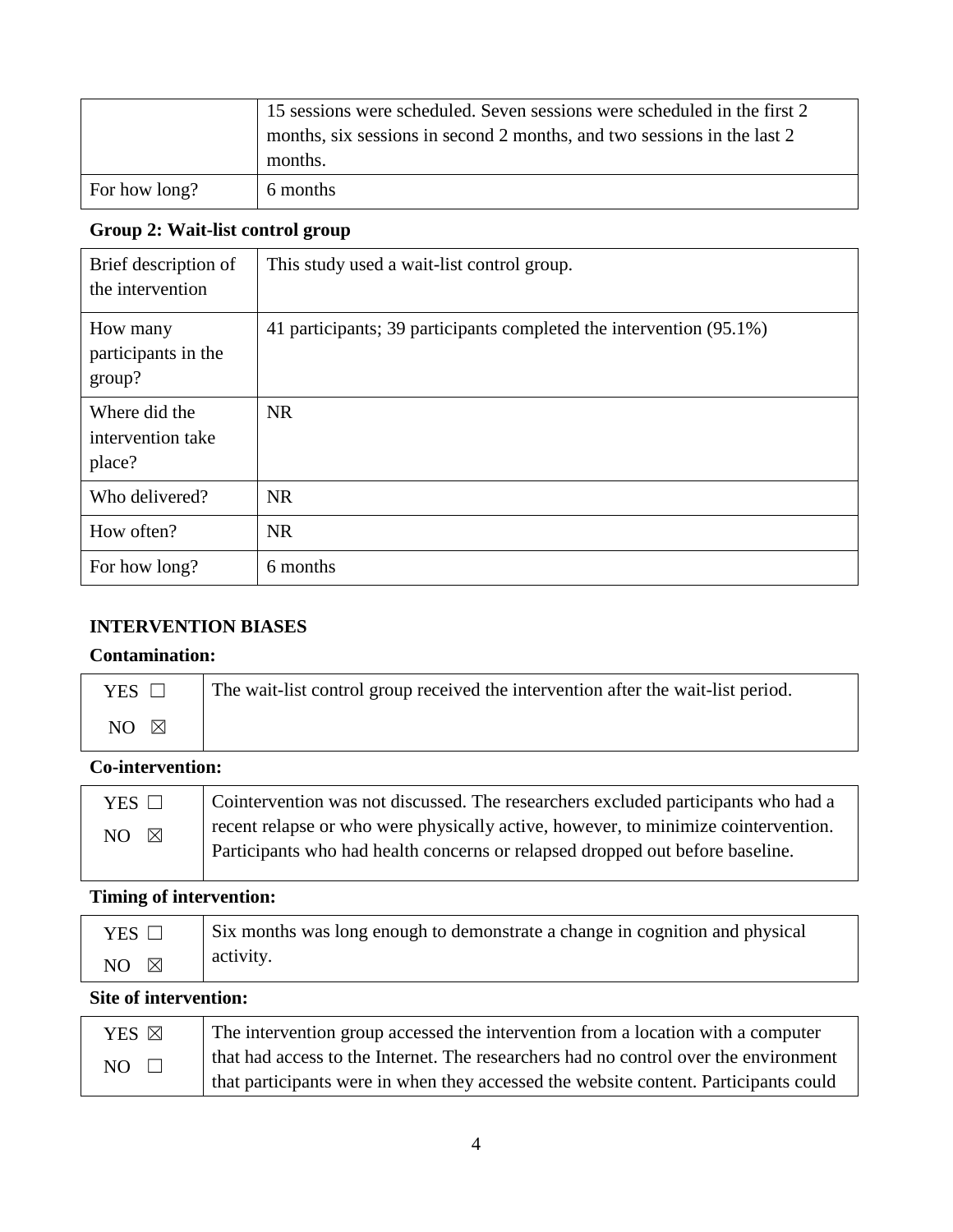| have been negatively affected by environmental factors, such as distractions or |
|---------------------------------------------------------------------------------|
| interruptions.                                                                  |

#### **Use of different therapists to provide intervention:**

| .               |                                                                                       |  |  |
|-----------------|---------------------------------------------------------------------------------------|--|--|
| $NR \times$     |                                                                                       |  |  |
| NO.             | in each session.                                                                      |  |  |
| $YES$ $\square$ | The researchers did not state whether the same coach interacted with the participants |  |  |

#### **Baseline equality:**

| YES $\Box$           | Participants were grouped on the basis of disability through a stratified |
|----------------------|---------------------------------------------------------------------------|
| $NO \quad \boxtimes$ | randomization process.                                                    |

#### **MEASURES AND OUTCOMES**

#### **Measure 1: Symbol Digit Modalities Test**

| Name/type of<br>measure used:                                              | Oral version of the Symbol Digit Modalities Test (SDMT)                                                                                                                                                                                                                                                                                  |           |                          |  |
|----------------------------------------------------------------------------|------------------------------------------------------------------------------------------------------------------------------------------------------------------------------------------------------------------------------------------------------------------------------------------------------------------------------------------|-----------|--------------------------|--|
| What outcome<br>is measured?                                               | Cognitive processing speed was measured with the SDMT. Participants were<br>given a page showing symbols paired with single-digit numbers in a key. Their<br>task was to voice the correct numbers for unpaired symbols as fast as possible for<br>90 seconds. The outcome measure was the number of correct responses in 90<br>seconds. |           |                          |  |
| Is the measure<br>reliable (as<br>reported in the<br>article)?             | YES $\square$                                                                                                                                                                                                                                                                                                                            | $NO \Box$ | Not Reported $\boxtimes$ |  |
| Is the measure<br>valid (as<br>reported in the<br>article)?                | YES $\Box$                                                                                                                                                                                                                                                                                                                               | $NO \Box$ | Not Reported $\boxtimes$ |  |
| When is the<br>Prior to intervention and postintervention<br>measure used? |                                                                                                                                                                                                                                                                                                                                          |           |                          |  |

#### **Measure 2: Patient-Determined Disease Steps Scale**

| Name/type of<br>measure used: |            | <b>Patient-Determined Disease Steps Scale</b> |                                                                                     |
|-------------------------------|------------|-----------------------------------------------|-------------------------------------------------------------------------------------|
| What outcome<br>is measured?  |            |                                               | Physical disability status was measured through self-reporting on an ordinal scale. |
| Is the measure                | YES $\Box$ | $NO \Box$                                     | Not Reported $\boxtimes$                                                            |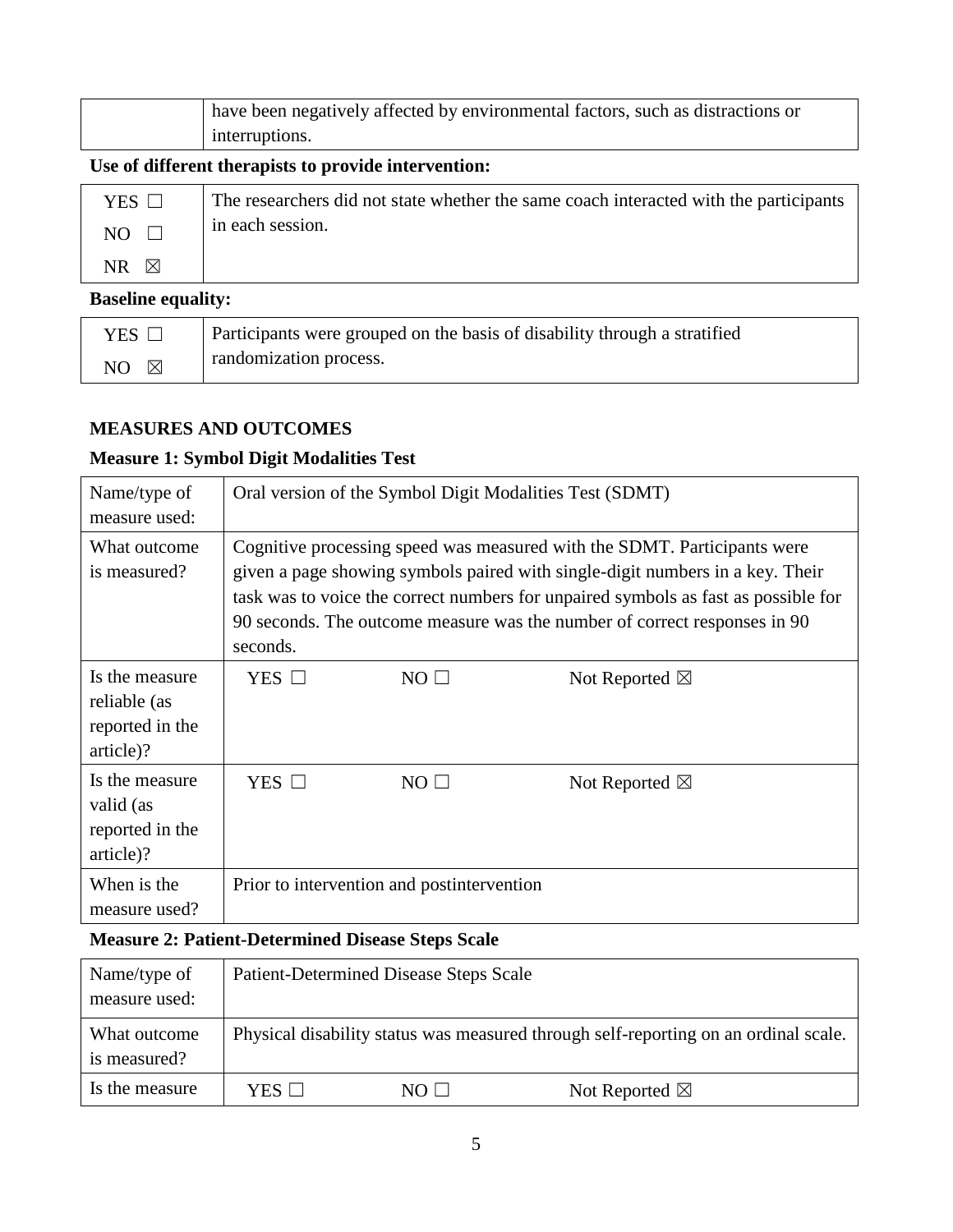| reliable as<br>reported in the<br>article?             |                 |                                            |                     |  |
|--------------------------------------------------------|-----------------|--------------------------------------------|---------------------|--|
| Is the measure<br>valid as reported<br>in the article? | YES $\boxtimes$ | $NO \Box$                                  | Not Reported $\Box$ |  |
| When is the<br>measure used?                           |                 | Prior to intervention and postintervention |                     |  |

## **Measure 3: International Physical Activity Questionnaire**

| Name/type of<br>measure used:                                |                    | International Physical Activity Questionnaire (IPAQ) |                                                                               |
|--------------------------------------------------------------|--------------------|------------------------------------------------------|-------------------------------------------------------------------------------|
| What outcome<br>is measured?                                 |                    | walking physical activity throughout a 7-day period. | The IPAQ is a self-report measure of the frequency of vigorous, moderate, and |
| Is the measure<br>reliable as<br>reported in the<br>article? | $YES$ $\Box$       | $NO \Box$                                            | Not Reported $\boxtimes$                                                      |
| Is the measure<br>valid as reported<br>in the article?       | YES <sup>[X]</sup> | $NO \Box$                                            | Not Reported $\Box$                                                           |
| When is the<br>measure used?                                 |                    | Prior to intervention and postintervention           |                                                                               |

#### **Measure 4: Six-Minute Walk**

| Name/type of<br>measure used:                                | Six-Minute Walk (6MW) |                                            |                          |  |
|--------------------------------------------------------------|-----------------------|--------------------------------------------|--------------------------|--|
| What outcome<br>is measured?                                 |                       | Endurance walking performance              |                          |  |
| Is the measure<br>reliable as<br>reported in the<br>article? | $YES$ $\square$       | $NO \Box$                                  | Not Reported $\boxtimes$ |  |
| Is the measure<br>valid as reported<br>in the article?       | $YES$ $\square$       | $NO \Box$                                  | Not Reported $\boxtimes$ |  |
| When is the<br>measure used?                                 |                       | Prior to intervention and postintervention |                          |  |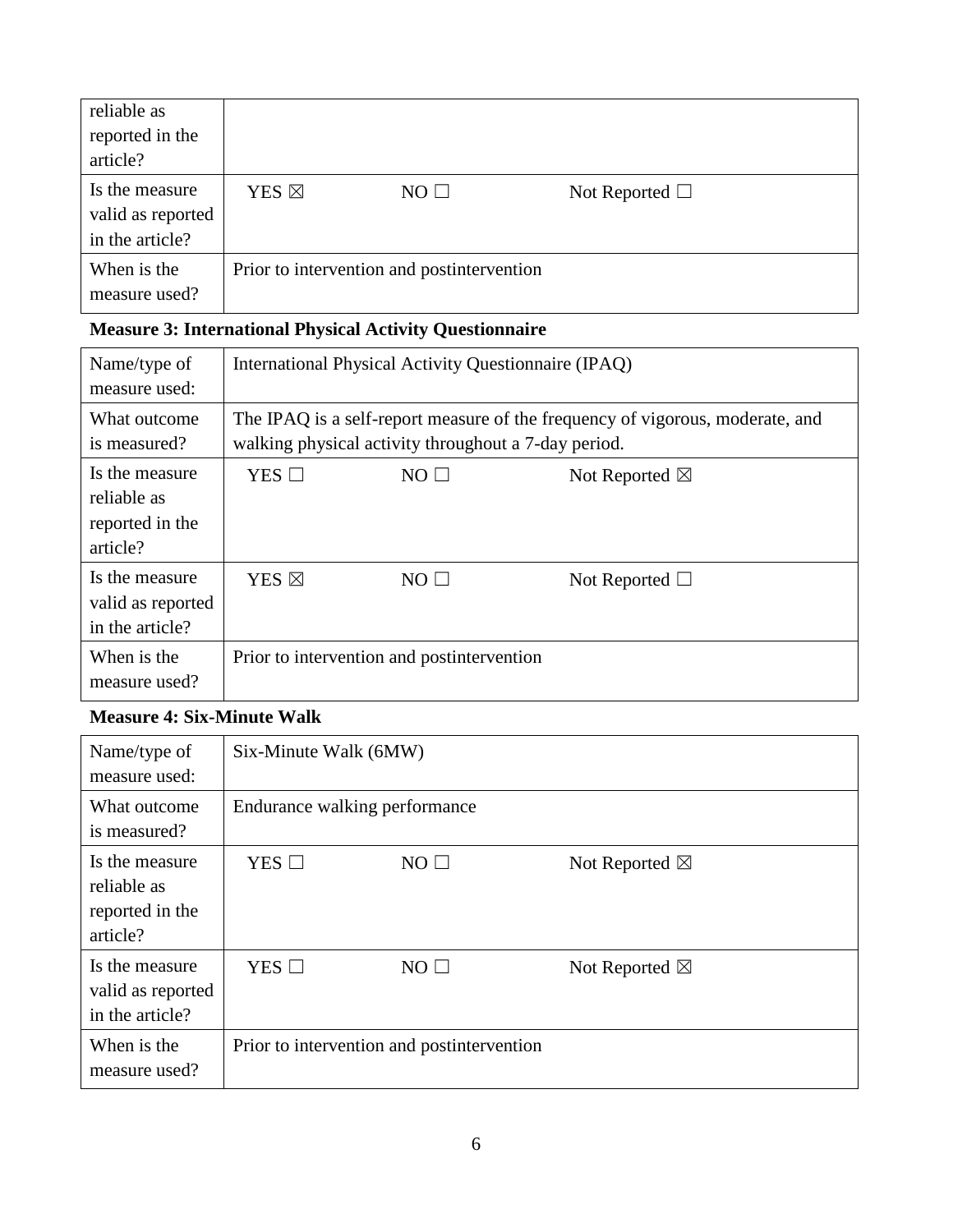#### **MEASUREMENT BIASES**

#### **Were the evaluators blind to treatment status?**

| Evaluators were not blinded in the testing conditions because of limited funding. The | YES $\Box$           |
|---------------------------------------------------------------------------------------|----------------------|
| researchers adopted a stratified randomization process to limit bias that might arise | NO $\boxtimes$       |
|                                                                                       | from the evaluators. |

**Was there recall or memory bias?** 

| YES $\boxtimes$ | Because the IPAQ is a self-reported measure of a 7-day period, participants could   |
|-----------------|-------------------------------------------------------------------------------------|
| NO.             | have had recall bias when reporting accurate physical-activity measures within that |
| $\Box$          | time period.                                                                        |

**Other measurement biases**:

The technique used in the 6MW assessment as a measurement of distance was a potential bias factor. Researchers followed approximately 1 meter behind the participant with a distance-measuring wheel while measuring total distance traveled. Potential biases include the researchers lack of blinding to the condition and their presence as an influence on the participant's performance. This method was noted as well established in current research to measure ambulation, however.

#### **RESULTS**

#### **List key findings based on study objectives:**

At baseline, there were no significant effects between the condition and disability groups for any demographic or clinical variables. There were significant disability effects for age  $(p = .02)$  and Patient-Determined Disease Steps Scale score  $(p < .01)$ , given a statistical significance  $(p < .05)$ .

#### **Compliance**

Compliance with the behavioral interventions was listed at 88.6%.

#### **Physical-Activity Results**

Mixed analysis of variance (ANOVA) indicated significance,  $F(1, 69) = 5.28$ ,  $p = .03$ , for a Time  $\times$ Treatment Condition  $\times$  Disability Group interaction effect on IPAQ scores, given a statistical significance ( $p < .05$ ). There was a large increase in self-reported physical activity ( $d = 1.63$ ) in the mild-disability intervention group. There was a small increase in self-reported physical activity  $(d =$ 0.24) in the moderate-disability intervention group. There was a moderate decrease in self-reported physical activity in the mild-disability control group  $(d = -0.52)$ . There was no significant change in self-reported physical activity  $(d = 0.03)$  in the moderate-disability control group.

#### **CPS Results**

A significant disability-group main effect  $(p = .01)$  was present for baseline SDMT. Mixed ANOVA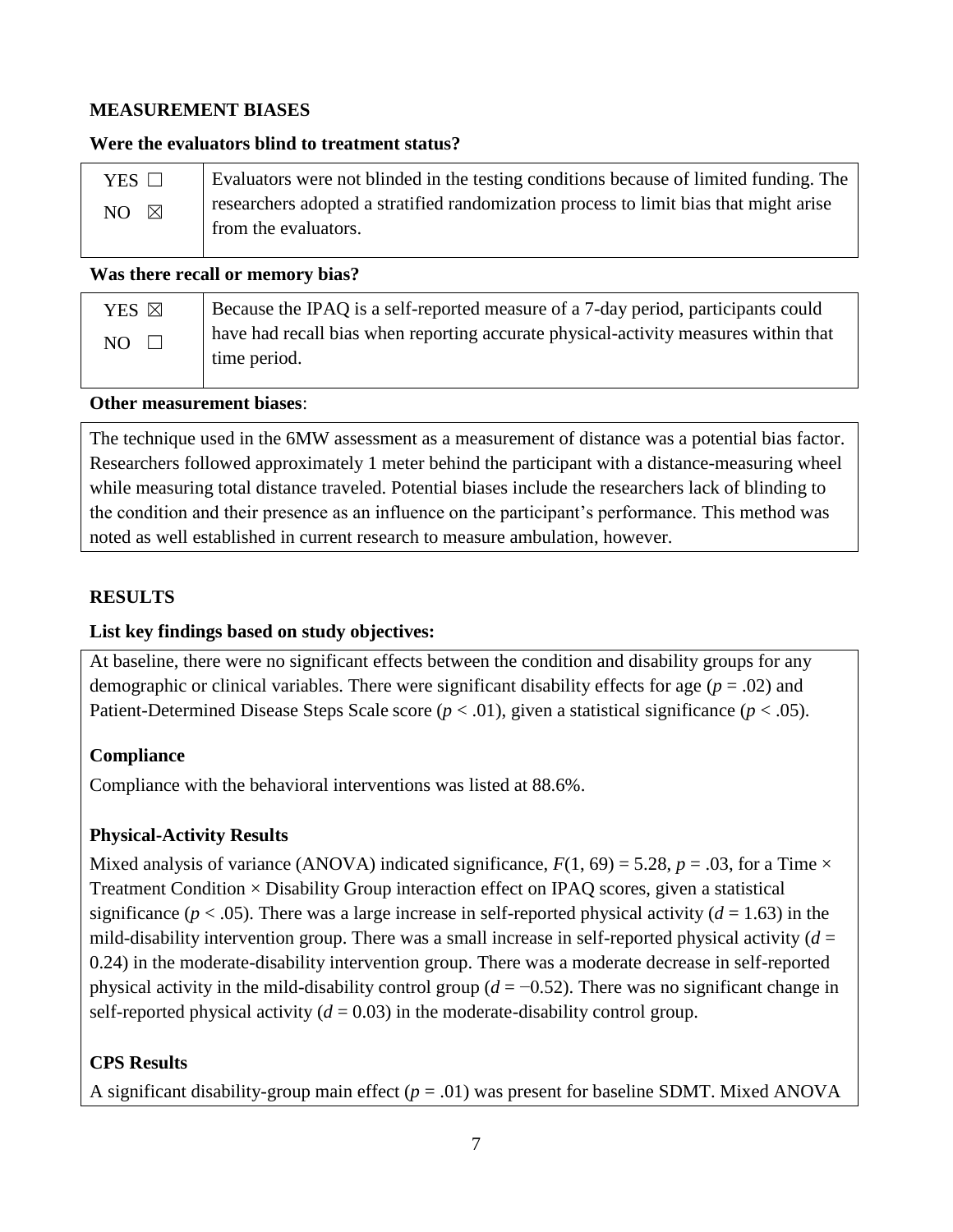indicated a significant relationship ( $p = .02$ , partial  $\eta^2 = .08$ ) among disability status, treatment condition, and time as a within-subject factor on CPS scores, given a statistical significance ( $p <$ .05).There was a moderate increase in SDMT scores in the mild-disability intervention group (*d* = 0.41, ~6-point increase). There was minimal change in the moderate-disability intervention group (*d*   $= -0.12$ ,  $\sim$ 1-point decrease). There were minimal changes in SDMT scores for those with mild disability ( $d = 0.10$ ,  $\sim$ 1-point increase) and moderate disability ( $d = 0.10$ ,  $\sim$ 1-point increase) in the control group.

#### **6MW Results**

A significant disability-group main effect  $(p < .01)$  was present for the baseline 6MW distance. Mixed ANOVA indicated a significant relationship ( $p = .02$ , partial  $\eta^2 = .07$ ) between time and treatment condition on 6MW scores, given a statistical significance ( $p < .05$ ). Mixed ANOVA indicated no significance,  $F(1, 71) = 0.01$ ,  $p = .93$ , partial  $\eta^2 < .01$ , for the Time  $\times$  Treatment Condition  $\times$  Disability Group interaction, given a statistical significance ( $p < .05$ ). There was a small increase in 6MW distance in the intervention group  $(d = 0.08, -12$ -m increase). There was a small decrease in 6MW distance in the control group  $(d = -0.06, \sim 10$ -m decrease).

#### **Was this study adequately powered (large enough to show a difference)?**

| YES $\boxtimes$ | The final sample size of 82 participants was determined on the basis of a power           |
|-----------------|-------------------------------------------------------------------------------------------|
| $NO \square$    | analysis for detecting a differential pattern of change in physical activity as a         |
|                 | function of disability status. Statistical power was inferred on the basis of the study's |
|                 | strength of using a large sample size of 82 for an RCT.                                   |

#### **Were the analysis methods appropriate?**

| YES ⊠         | Two-way ANOVA was used to analyze baseline and follow-up differences in    |
|---------------|----------------------------------------------------------------------------|
| NO.<br>$\Box$ | physical activity, cognition, and walking performance. ANOVA was used      |
|               | appropriately to analyze differences among the multiple independent groups |
|               | presented in this study.                                                   |

#### **Were statistics appropriately reported (in written or table format)?**

| YES ⊠        | Statistics were reported in a table format and organized according to the entire |
|--------------|----------------------------------------------------------------------------------|
| $NO \square$ | group with MS and by varying disability of MS.                                   |

#### **Was participant dropout less than 20% in total sample and balanced between groups?**

| <b>YES</b>      | ⊠ | The dropout rate for this study was 0.07%, with 6 participants lost (4 in the  |
|-----------------|---|--------------------------------------------------------------------------------|
| NO <sub>1</sub> |   | intervention condition and 2 in the wait-list control condition) due to death, |
|                 |   | pregnancy, injury, or unwillingness to follow up.                              |

#### **What are the overall study limitations?**

The first noted limitation is that testing by laboratory personnel was not blinded to the intervention or control groups. A second limitation is the absence of an active control condition, so that it was impossible to determine whether significant changes were based on physical activity or time and